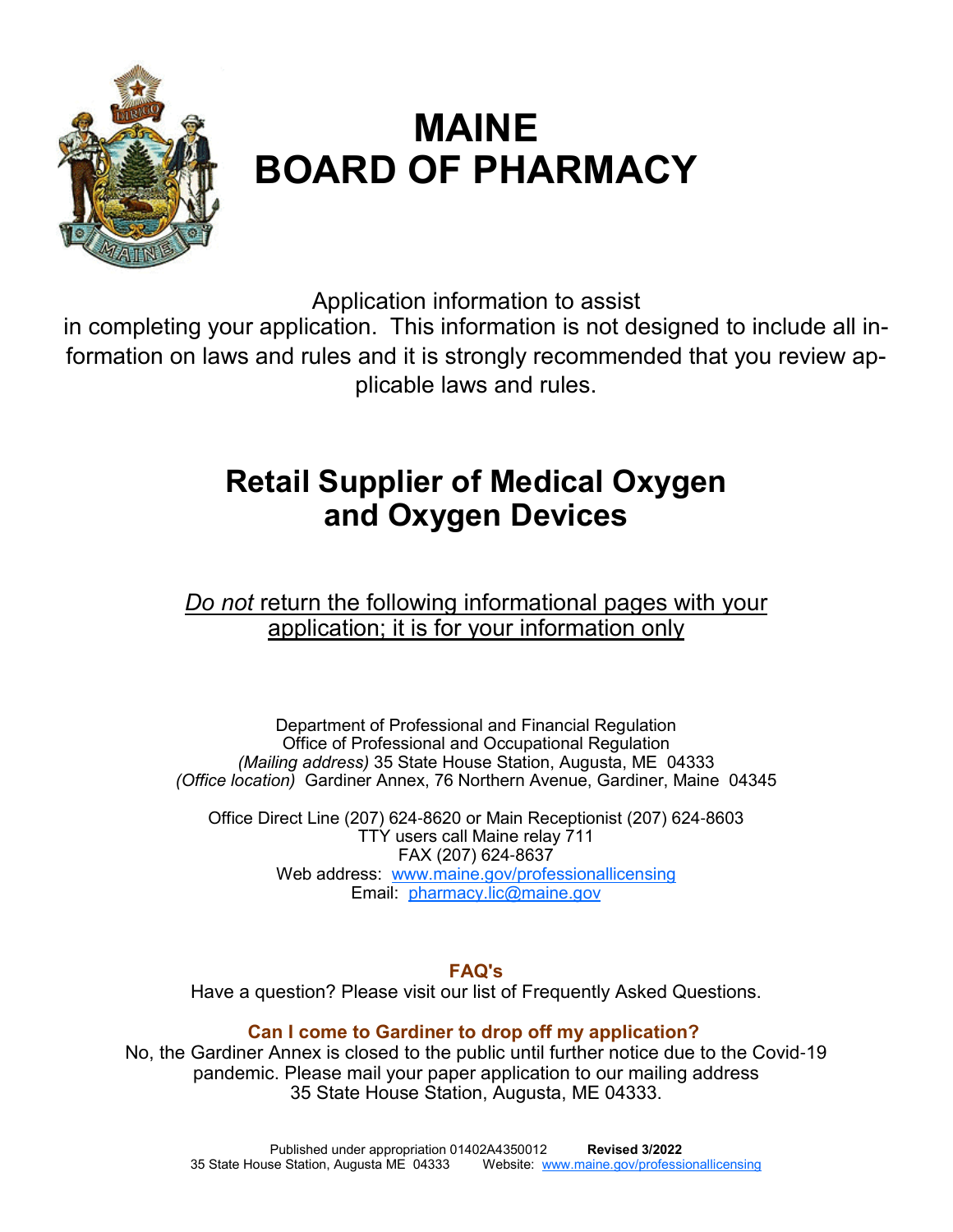#### **INFORMATIONAL**

- Receipt of your application does not constitute entitlement to do business in Maine. While applications are logged in as 'pending' this does not mean a license has been issued. You must hold an active license in order to begin to do business in Maine. Processing time depends greatly on the completeness of your application.
- Your application has greater chance of being processed expeditiously if it is complete and all supporting documents are attached. Action on this application is posted to the web in real time. Please visit our website if you wish to monitor progress. If the status appears as Pending, this means that your application was received by this office and it is pending or under review. Once reviewed and if everything about your application is complete and complies with requirements, the license will be issued and the status will show as ACTIVE. If incomplete and a letter is being sent to you, the letter will be available for you to see online.
- $\checkmark$  Please refrain from calling our office to "check" on your application as these calls only serve to slow our ability to review and process applications. Information regarding the status of applications may be found at the Office of Professional and Occupational Regulation's website www.maine.gov/professionallicensing. We appreciate your thoughtful attention to this request.
- $\checkmark$  Once your license is issued it is immediately visible online with an "active" status. Licenses are printed off site and require at least 14 business days for delivery.
- $\checkmark$  If there is an urgent need to contact us, please be advised that we will only discuss your application with the contact person named in the application to avoid miscommunications. This is done not only for your protection, but to also avoid any complications with too many hands involved, which generally leads to miscommunication or misunderstandings. Our goal is to streamline your process, not complicate it.
- Incomplete applications or documents that have been modified or altered in any way, including use of a white out substance will not be accepted and will be returned.

# **LAW AND BOARD RULE REFERENCE**

Information contained in this application is not a substitute for carefully reviewing applicable laws and rules. You may obtain a copy of the laws and board rules online at www.maine.gov/ professionallicensing—Click on "list of licensed professionals", click on "Pharmacy" under "Board of Pharmacy Home" click on "Laws & Rules"

Notwithstanding, please pay particular attention to the following:

- 32 MRSA c. 117, Subchapter 5
- Board Rules, Chapter 17

Pursuant to Board Rules, Chapter 34, Section 3:

"The board may issue a temporary license as a retail supplier of medical oxygen upon receipt of an application for licensure submitted pursuant to Section 4 of this chapter. The application must demonstrate the applicant's prima facie eligibility for licensure. The temporary license expires 90 days from the date of issuance. Within the first 60 days of temporary licensure, a temporary licensee shall complete the application to the satisfaction of the board. The board will act on timely-completed applications for licensure within the 90 day period of the temporary license."

A temporary license will expire 90 days from the date of issuance. This is not a permanent license. This is solely intended to temporarily approve your application pending completion if it is not complete when initially submitted. If applications are not fully completed to the Boards satisfaction within the 90 day period your application for a permanent license will be denied. **We strongly encourage you to file a fully completed application to avoid processing delays to obtain a permanent license.**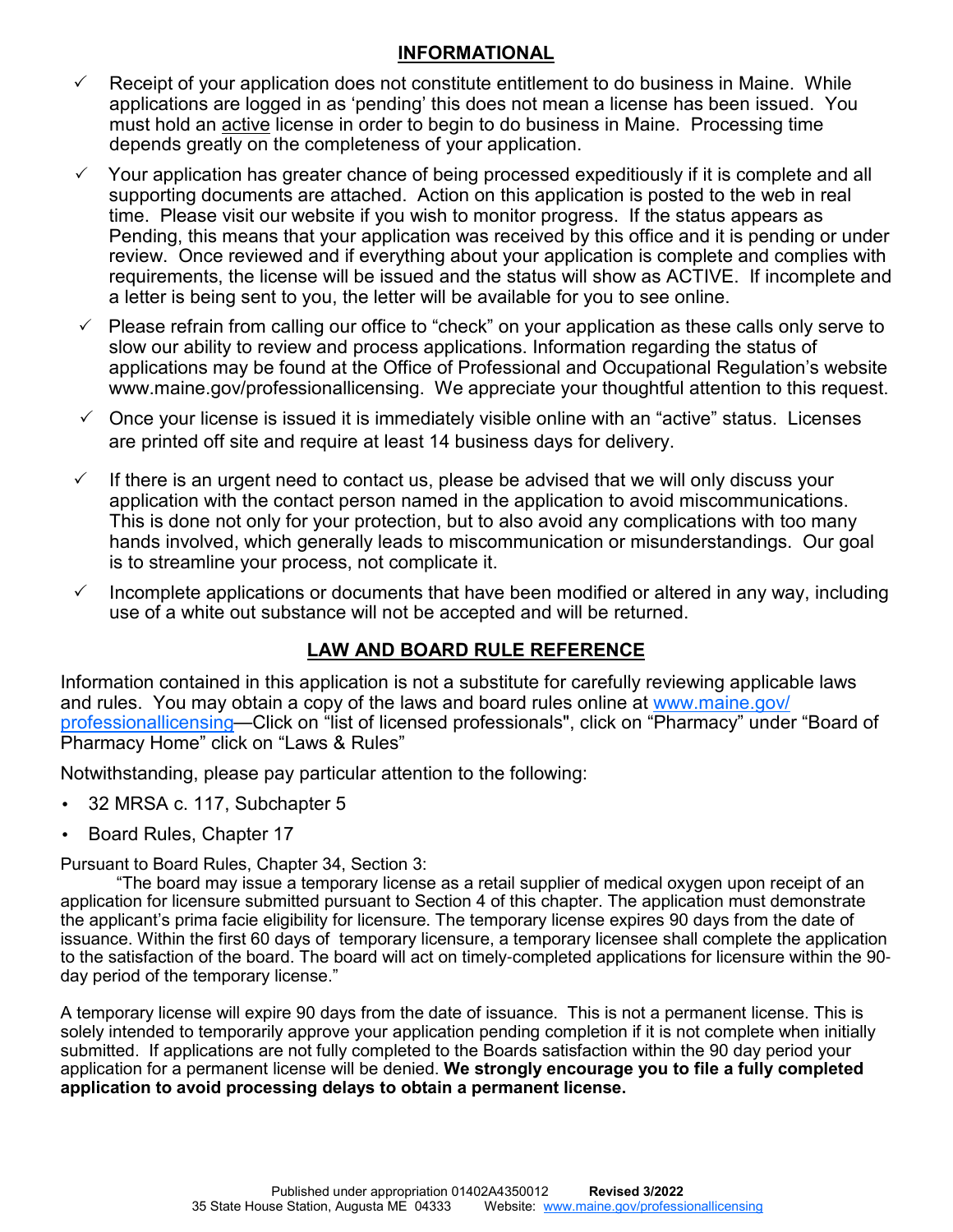

#### **STATE OF MAINE DEPARTMENT OF PROFESSIONAL AND FINANCIAL REGULATION OFFICE OF PROFESSIONAL AND OCCUPATIONAL REGULATION COMPANY APPLICATION**

| FEIN OR SSN                                                                                                                                                                                                                                                                                                                                                                                                                                                                                                                            |                                                                                                        |                                                             |                       |                                                                                                |
|----------------------------------------------------------------------------------------------------------------------------------------------------------------------------------------------------------------------------------------------------------------------------------------------------------------------------------------------------------------------------------------------------------------------------------------------------------------------------------------------------------------------------------------|--------------------------------------------------------------------------------------------------------|-------------------------------------------------------------|-----------------------|------------------------------------------------------------------------------------------------|
| PHYSICAL LOCATION                                                                                                                                                                                                                                                                                                                                                                                                                                                                                                                      |                                                                                                        |                                                             |                       |                                                                                                |
| <b>CITY</b>                                                                                                                                                                                                                                                                                                                                                                                                                                                                                                                            | <b>STATE</b>                                                                                           | <b>ZIP</b>                                                  | <b>COUNTY</b>         |                                                                                                |
| <b>MAILING ADDRESS</b>                                                                                                                                                                                                                                                                                                                                                                                                                                                                                                                 |                                                                                                        |                                                             |                       |                                                                                                |
| <b>CITY</b>                                                                                                                                                                                                                                                                                                                                                                                                                                                                                                                            | <b>STATE</b>                                                                                           | <b>ZIP</b>                                                  | <b>COUNTY</b>         |                                                                                                |
| PHONE # (                                                                                                                                                                                                                                                                                                                                                                                                                                                                                                                              |                                                                                                        | $FAX#$ (                                                    |                       |                                                                                                |
| PERSON RESPONSIBLE FOR COMPLETING AND SUBMITTING APPLICATION<br>(must be an owner or officer of the entity)                                                                                                                                                                                                                                                                                                                                                                                                                            |                                                                                                        |                                                             |                       |                                                                                                |
| By my signature, I hereby certify that the information provided on this application is true and accurate to the best of my knowledge and<br>belief. By submitting this application, I affirm that the Office of Professional and Occupational Regulation will rely upon this information for<br>issuance of my license and that this information is truthful and factual. I also understand that sanctions may be imposed including denial,<br>fines, suspension or revocation of my license if this information is found to be false. |                                                                                                        |                                                             |                       |                                                                                                |
| <b>SIGNATURE</b>                                                                                                                                                                                                                                                                                                                                                                                                                                                                                                                       |                                                                                                        | <b>DATE</b>                                                 |                       |                                                                                                |
|                                                                                                                                                                                                                                                                                                                                                                                                                                                                                                                                        |                                                                                                        |                                                             |                       |                                                                                                |
|                                                                                                                                                                                                                                                                                                                                                                                                                                                                                                                                        | <b>Retail Supplier of Medical Oxygen and Oxygen Devices</b><br>Required Fee: \$200.00 (Non-Refundable) | Board of Pharmacy<br>Office Use Only:<br>MGD1421 - \$200.00 |                       | Office Use Only:<br>Check #<br>Amount:<br>Cash #<br>Lic. $#$<br><b>Issue Date</b><br>Exp. Date |
|                                                                                                                                                                                                                                                                                                                                                                                                                                                                                                                                        |                                                                                                        | <b>PAYMENT OPTIONS:</b>                                     |                       |                                                                                                |
| Make checks payable to "Maine State Treasurer" - If you wish to pay by credit card, fill out the following:                                                                                                                                                                                                                                                                                                                                                                                                                            |                                                                                                        |                                                             |                       |                                                                                                |
| NAME OF CARDHOLDER (please print)                                                                                                                                                                                                                                                                                                                                                                                                                                                                                                      | <b>FIRST</b>                                                                                           |                                                             | <b>MIDDLE INITIAL</b> | <b>LAST</b>                                                                                    |
| MAILING ADDRESS OF CARDHOLDER (please print)                                                                                                                                                                                                                                                                                                                                                                                                                                                                                           |                                                                                                        |                                                             |                       |                                                                                                |
| I authorize the Department of Professional and Financial Regulation, Office of Professional and Occupational Regulation to                                                                                                                                                                                                                                                                                                                                                                                                             |                                                                                                        |                                                             |                       |                                                                                                |
| charge my $\Box$ VISA $\Box$ MASTERCARD $\Box$ DISCOVER $\Box$ AMERICAN EXPRESS The following amount: \$<br>$\Box$ I understand that fees are non-refundable                                                                                                                                                                                                                                                                                                                                                                           |                                                                                                        |                                                             |                       |                                                                                                |
| Card number:                                                                                                                                                                                                                                                                                                                                                                                                                                                                                                                           |                                                                                                        | <b>Expiration Date</b>                                      |                       | $mmI$ yyyy                                                                                     |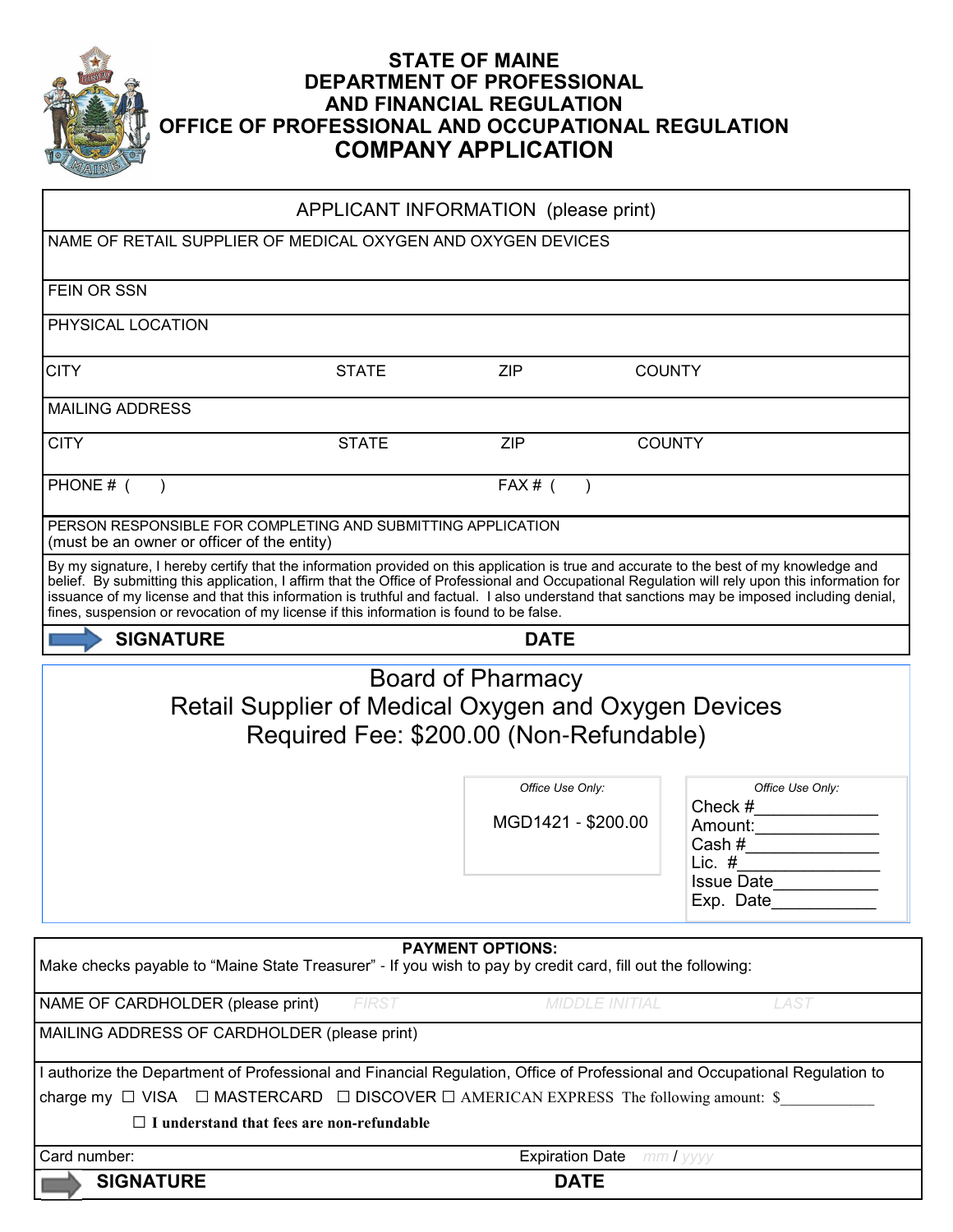### **SECTION 1: TYPE OF APPLICATION**

| $\Box$ Initial Application $\Box$ Change of Ownership | $\Box$ Change of Location |
|-------------------------------------------------------|---------------------------|
|                                                       |                           |

Date of change

Previous License Number:

(this license will be terminated upon issuance of new license)

**Important, please read:** Refer to 32 MRSA §13752, Sec. 3. Please note that a license is not transferrable to another owner or a new location and is subject to a new application and licensure before you begin to operate under new ownership or in a new location.

#### **SECTION 2: APPLICATION CONTACT PERSON** *(person responsible for completing and submission of application must be an owner or officer of the entity).*

| <b>Last Name</b> | <b>First Name</b> | <b>Middle Name</b> |
|------------------|-------------------|--------------------|
|                  |                   |                    |
| Title            |                   |                    |
|                  |                   |                    |

| Name of Retail Supplier of Medical Oxygen and Oxygen Devices |                             |  |  |  |  |
|--------------------------------------------------------------|-----------------------------|--|--|--|--|
|                                                              |                             |  |  |  |  |
| <b>Facility Telephone Number</b>                             | <b>Facility Fax Number</b>  |  |  |  |  |
|                                                              |                             |  |  |  |  |
| <b>Facility E-mail Address</b>                               | <b>Facility Web Address</b> |  |  |  |  |
|                                                              |                             |  |  |  |  |
| All Trade Names or Business Names of the Facility            |                             |  |  |  |  |
|                                                              |                             |  |  |  |  |
|                                                              |                             |  |  |  |  |
|                                                              |                             |  |  |  |  |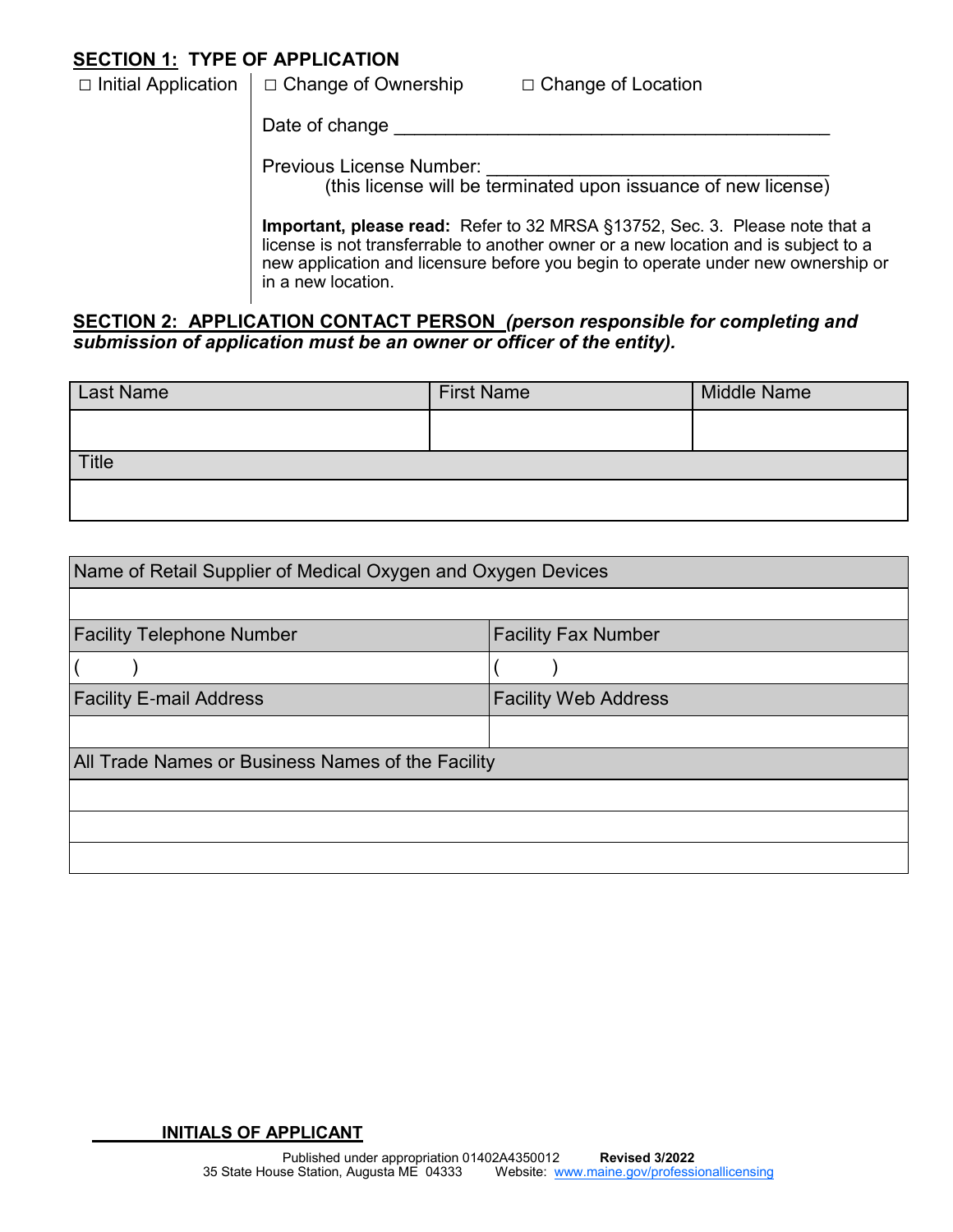#### **SECTION 3: Person Responsible for Emergency Contact for Operation of the Retail Supplier of Medical Oxygen or Oxygen Devices:**

| <b>Last Name</b>       | <b>First Name</b>                  |              | <b>Middle Name</b> |          |
|------------------------|------------------------------------|--------------|--------------------|----------|
|                        |                                    |              |                    |          |
| Job Title              |                                    |              |                    |          |
|                        |                                    |              |                    |          |
| <b>Contact Address</b> | City                               | <b>State</b> |                    | Zip Code |
|                        |                                    |              |                    |          |
| Telephone Number       | <b>Emergency Contact Telephone</b> |              |                    |          |
|                        |                                    |              |                    |          |
| E-mail Address         |                                    |              |                    |          |
|                        |                                    |              |                    |          |

#### **SECTION 4: Hours of Operation: Denote am/pm.**

| <b>Day</b> | Open | <b>Close</b> |
|------------|------|--------------|
| Monday     |      |              |
| Tuesday    |      |              |
| Wednesday  |      |              |
| Thursday   |      |              |
| Friday     |      |              |
| Saturday   |      |              |
| Sunday     |      |              |

### **SECTION 5: Scaled Drawing of the Facility**

Scaled drawing of the facility which details the usage of each area. Please limit the copy of the scaled drawing plan to an 8x11 or 8x14 paper size if possible. This would include storage area(s) that may or may not be attached to the physical building but is part of the overall facility.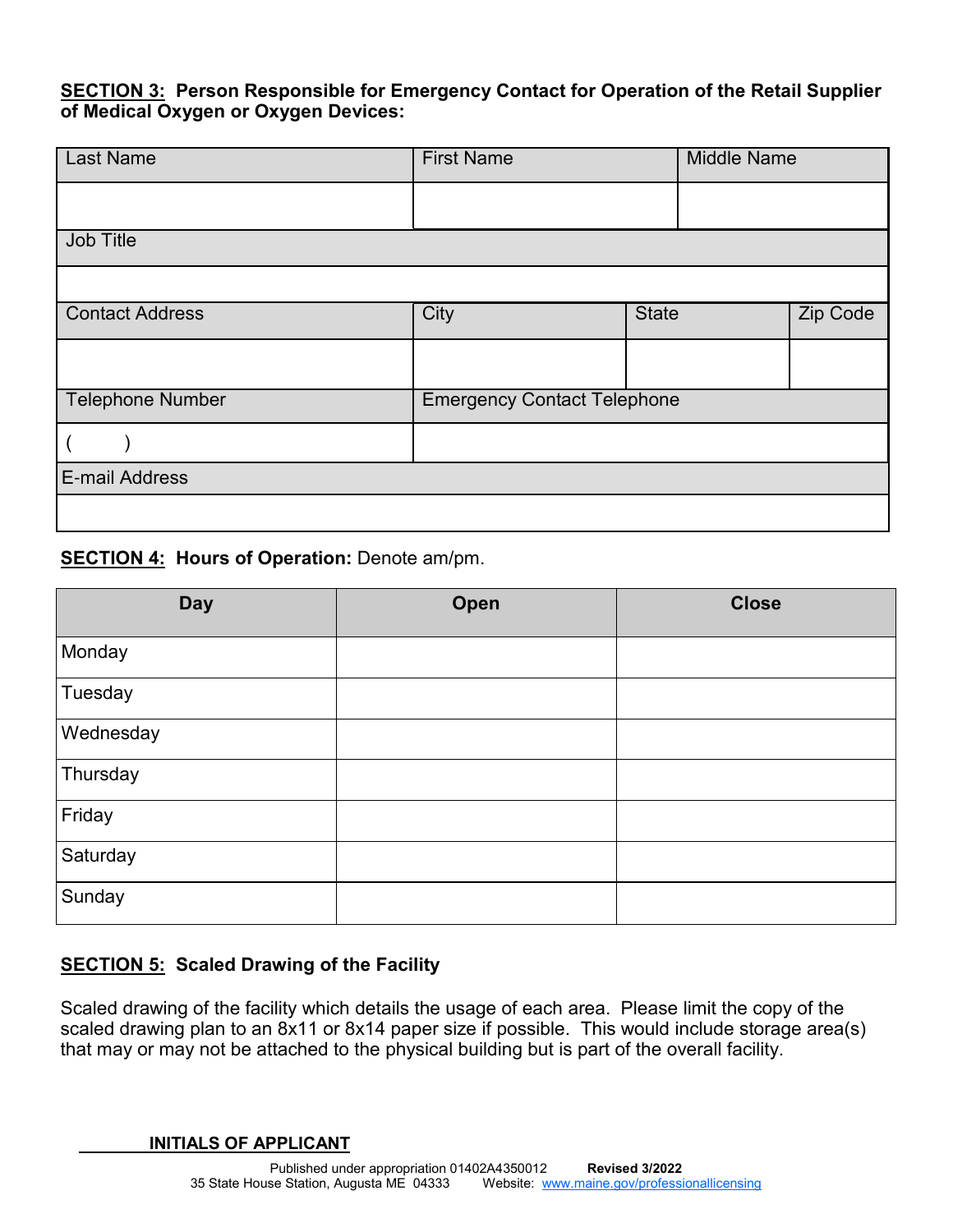**SECTION 6: OWNERSHIP.** Please check one and complete the appropriate block below.

- □ Sole Proprietor *(complete section A)*
- □ Partnership *(complete section B)*  If your partnership consists of 2 or more corporations, you must submit a list of officers and an organizational chart.
- □ Corporation *(complete section C)*  If you are a corporation you must submit a Certificate of Existence from the State of origin. For Corporations not organized under Maine law, a Certificate of Authority from the Maine Secretary of State is required. For assistance, call (207) 624- 7752. Please be aware the application to file for a certificate of existence is not evidence of having been issued a Certificate of Authority.
- □ Limited Liability Company *(complete section D)*  If you are a limited liability company, you must submit the names and mailing addresses of each member and manager; a Certificate of Existence from the Maine Secretary of State or, for limited liability companies not organized under Maine law, a Certificate of Authority or Certificate of Qualification from the Maine Secretary of State; and the name of the member or manager who will be representing the applicant in matters before the board.

| Section A - Sole Proprietor: (Please type or print legibly) |                   |              |                    |                 |  |  |  |
|-------------------------------------------------------------|-------------------|--------------|--------------------|-----------------|--|--|--|
| <b>Owner Last Name</b>                                      | <b>First Name</b> |              | <b>Middle Name</b> |                 |  |  |  |
|                                                             |                   |              |                    |                 |  |  |  |
| <b>Social Security Number</b>                               |                   |              |                    |                 |  |  |  |
|                                                             |                   |              |                    |                 |  |  |  |
| <b>Name of Business Entity</b>                              |                   |              |                    |                 |  |  |  |
|                                                             |                   |              |                    |                 |  |  |  |
| <b>Contact Address</b>                                      | City              | <b>State</b> |                    | <b>Zip Code</b> |  |  |  |
|                                                             |                   |              |                    |                 |  |  |  |
| <b>Telephone Number</b>                                     | <b>Fax Number</b> |              |                    |                 |  |  |  |
|                                                             |                   |              |                    |                 |  |  |  |
| E-mail Address                                              |                   |              |                    |                 |  |  |  |
|                                                             |                   |              |                    |                 |  |  |  |
| <b>Website Address</b>                                      |                   |              |                    |                 |  |  |  |
|                                                             |                   |              |                    |                 |  |  |  |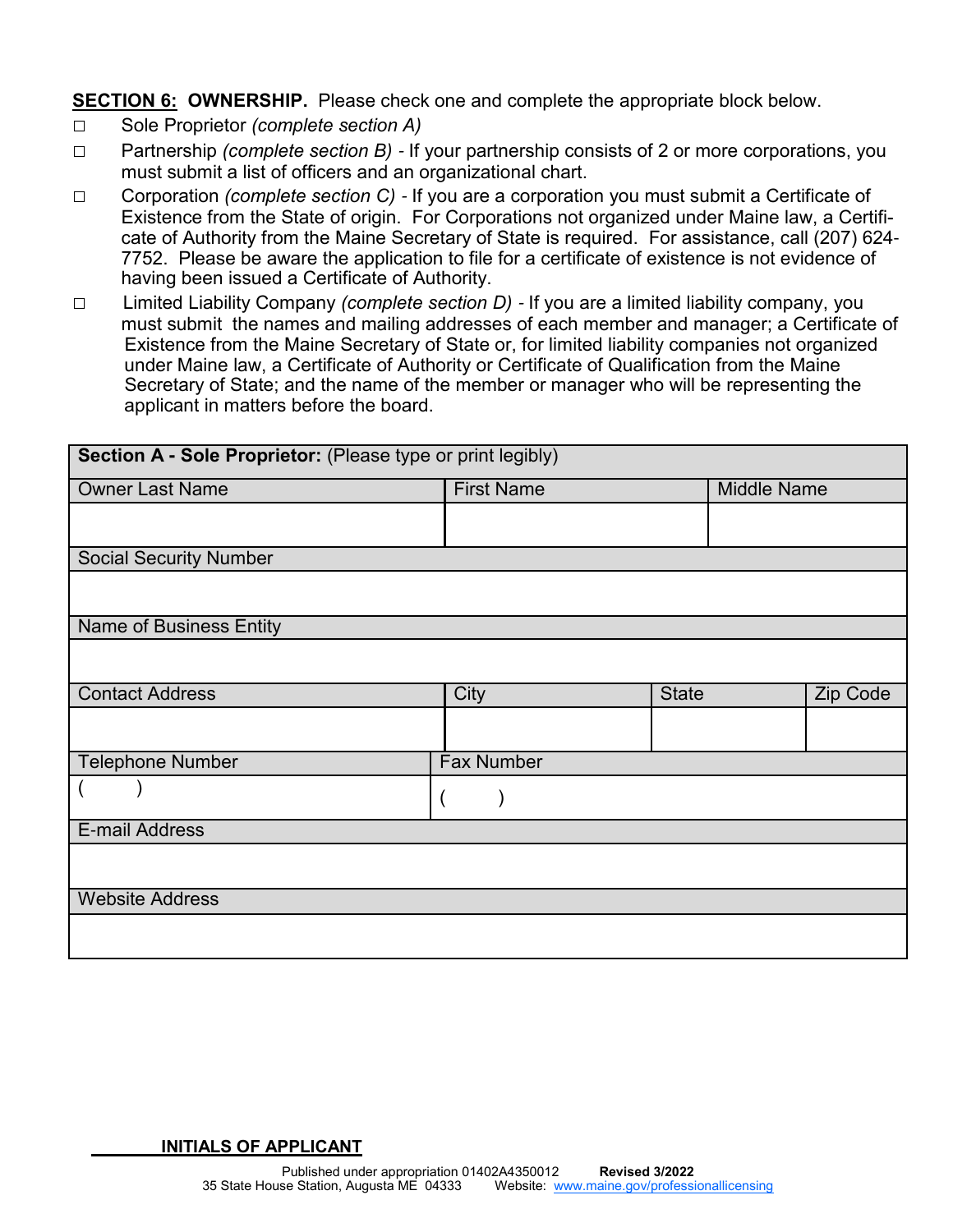| <b>Section B - Partnership:</b> List the name and address of each partner (please type or print legibly).<br>Please see Chapter 34, Sec. $4(1)(C)(a)$ (If you need more space please use separate sheet) |      |                    |              |                 |  |  |
|----------------------------------------------------------------------------------------------------------------------------------------------------------------------------------------------------------|------|--------------------|--------------|-----------------|--|--|
| <b>PARTNERSHIP INFORMATION:</b>                                                                                                                                                                          |      |                    |              |                 |  |  |
| Name of partnership                                                                                                                                                                                      |      |                    |              |                 |  |  |
|                                                                                                                                                                                                          |      |                    |              |                 |  |  |
| <b>Contact Address</b>                                                                                                                                                                                   | City |                    | <b>State</b> | <b>Zip Code</b> |  |  |
|                                                                                                                                                                                                          |      |                    |              |                 |  |  |
| <b>Telephone Number</b>                                                                                                                                                                                  |      | <b>FEIN Number</b> |              |                 |  |  |
|                                                                                                                                                                                                          |      |                    |              |                 |  |  |
| E-mail Address                                                                                                                                                                                           |      |                    |              |                 |  |  |
|                                                                                                                                                                                                          |      |                    |              |                 |  |  |

# **NAME AND CONTACT INFORMATION OF EACH PARTNER**

| <b>Person Last Name</b>  | <b>First Name</b> |                  |                    | <b>Middle Name</b> |                 |  |
|--------------------------|-------------------|------------------|--------------------|--------------------|-----------------|--|
|                          |                   |                  |                    |                    |                 |  |
| <b>Contact Address</b>   | City              |                  | <b>State</b>       |                    | <b>Zip Code</b> |  |
|                          |                   |                  |                    |                    |                 |  |
| <b>E-mail Address</b>    |                   | Telephone number |                    |                    |                 |  |
|                          |                   |                  |                    |                    |                 |  |
| <b>Person Last Name</b>  | <b>First Name</b> |                  |                    | <b>Middle Name</b> |                 |  |
|                          |                   |                  |                    |                    |                 |  |
| <b>Contact Address</b>   | City              |                  | <b>State</b>       |                    | Zip Code        |  |
|                          |                   |                  |                    |                    |                 |  |
| E-mail Address           |                   |                  | Telephone number   |                    |                 |  |
|                          |                   |                  |                    |                    |                 |  |
| <b>Company Last Name</b> |                   |                  |                    | <b>FEIN Number</b> |                 |  |
|                          |                   |                  |                    |                    |                 |  |
| <b>Contact Address</b>   | City              |                  | <b>State</b>       |                    | <b>Zip Code</b> |  |
|                          |                   |                  |                    |                    |                 |  |
| <b>E-mail Address</b>    |                   | Telephone number |                    |                    |                 |  |
|                          |                   |                  |                    |                    |                 |  |
| <b>Company Last Name</b> |                   |                  | <b>FEIN Number</b> |                    |                 |  |
|                          |                   |                  |                    |                    |                 |  |
| <b>Contact Address</b>   | City              |                  | <b>State</b>       |                    | Zip Code        |  |

| E-mail Address | Telephone number |  |  |
|----------------|------------------|--|--|
|                |                  |  |  |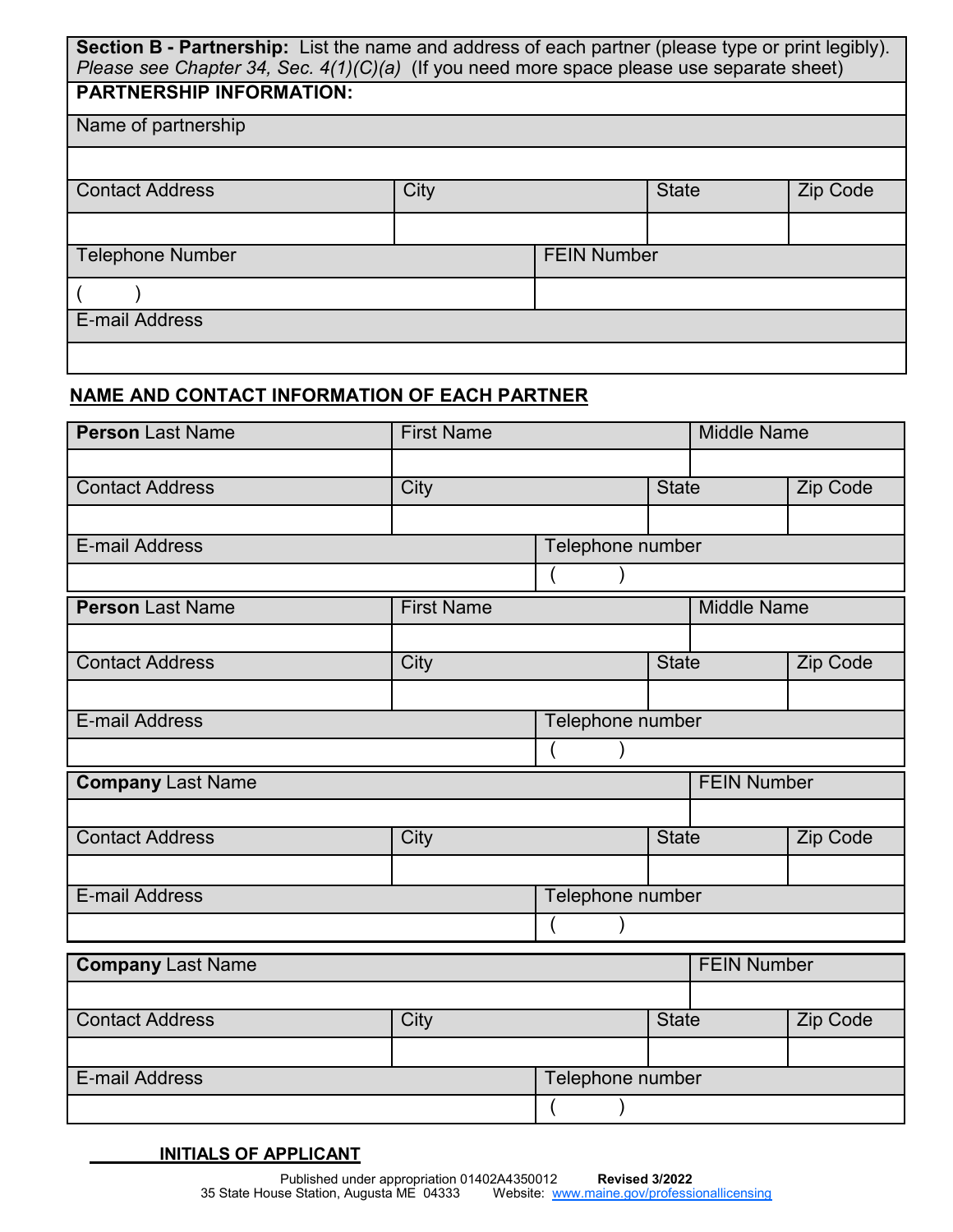# **SECTION 6 (Continued):**

| <b>Section C - Corporation Ownership:</b><br>Please include an organizational chart. |      |                     |                                        |              |          |  |  |
|--------------------------------------------------------------------------------------|------|---------------------|----------------------------------------|--------------|----------|--|--|
| (Please type or print legibly)                                                       |      |                     | Please see Chapter 34, Sec. 4(1)(C)(b) |              |          |  |  |
| Name of Corporation                                                                  |      |                     |                                        |              |          |  |  |
|                                                                                      |      |                     |                                        |              |          |  |  |
| Assumed Name (d/b/a)                                                                 |      |                     |                                        |              |          |  |  |
|                                                                                      |      |                     |                                        |              |          |  |  |
| Name of Parent Company, if any                                                       |      |                     |                                        |              |          |  |  |
|                                                                                      |      |                     |                                        |              |          |  |  |
| FEIN#                                                                                |      |                     |                                        |              |          |  |  |
|                                                                                      |      |                     |                                        |              |          |  |  |
|                                                                                      |      |                     |                                        |              |          |  |  |
| <b>Contact Address of Corporation</b>                                                |      | City                |                                        | <b>State</b> | Zip Code |  |  |
|                                                                                      |      |                     |                                        |              |          |  |  |
| <b>Physical Address of Corporation</b>                                               |      | City                |                                        | <b>State</b> | Zip Code |  |  |
|                                                                                      |      |                     |                                        |              |          |  |  |
|                                                                                      |      |                     |                                        |              |          |  |  |
| <b>Telephone Number</b>                                                              |      |                     | <b>Fax Number</b>                      |              |          |  |  |
|                                                                                      |      |                     |                                        |              |          |  |  |
| <b>E-mail Address</b>                                                                |      |                     | <b>Website Address</b>                 |              |          |  |  |
|                                                                                      |      |                     |                                        |              |          |  |  |
| <b>Corporate Registration Certificate Number</b>                                     |      | <b>Jurisdiction</b> | <b>Issued Under What</b>               | Date         |          |  |  |
|                                                                                      |      |                     |                                        |              |          |  |  |
| <b>Contact Address for Registered Agent</b><br>If different from Corporation         | City |                     |                                        | <b>State</b> | Zip Code |  |  |
|                                                                                      |      |                     |                                        |              |          |  |  |
| <b>Physical Address for Registered Agent</b><br>If different from Corporation        | City |                     |                                        | <b>State</b> | Zip Code |  |  |
|                                                                                      |      |                     |                                        |              |          |  |  |
| <b>Telephone Number</b>                                                              |      |                     | E-mail Address/ Website Address        |              |          |  |  |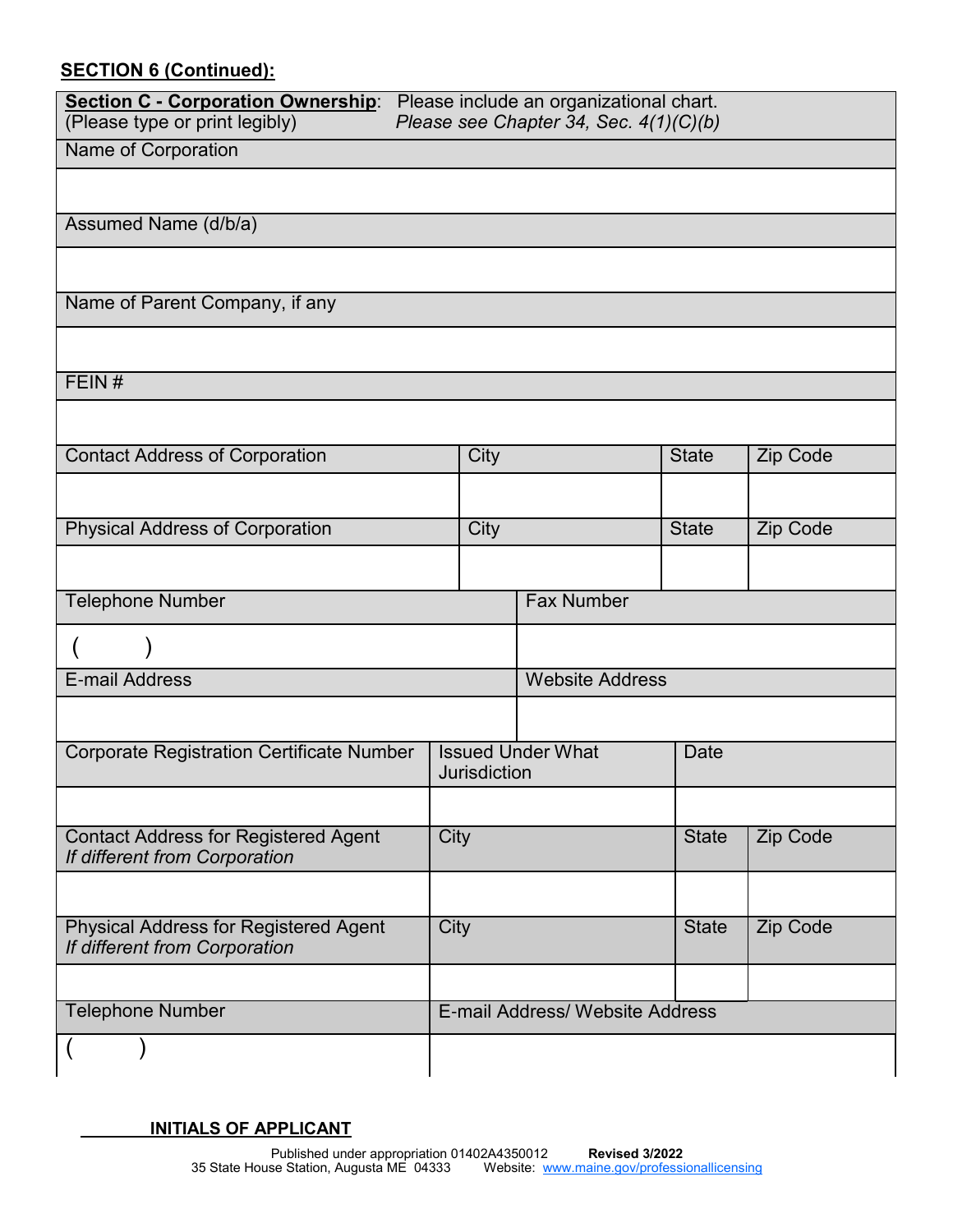# **SECTION 6-C (Con't): OWNERSHIP** Please see Chapter 34, *Sec. 4(1)(C)(b)*

Is this corporation's stock traded on a major stock exchange and not over-the-counter

YES  $\Box$  NO  $\Box$  If, no complete the section below—List the name and contact address of each shareholder owning 10% or more of the voting stock of the corporation, including over-the-counter stock. Use a separate sheet of paper if needed.

| 1. Last Name          | <b>First Name</b> |                         |              | <b>Middle Name</b> |                 |
|-----------------------|-------------------|-------------------------|--------------|--------------------|-----------------|
|                       |                   |                         |              |                    |                 |
| <b>Address</b>        | City              |                         | <b>State</b> |                    | <b>Zip Code</b> |
|                       |                   |                         |              |                    |                 |
| <b>E-mail Address</b> |                   | <b>Telephone Number</b> |              |                    |                 |
|                       |                   |                         |              |                    |                 |
| 2. Last Name<br>I     | <b>First Name</b> |                         |              | <b>Middle Name</b> |                 |
|                       |                   |                         |              |                    |                 |
| <b>Address</b>        | City              |                         | <b>State</b> |                    | Zip Code        |
|                       |                   |                         |              |                    |                 |
| <b>E-Mail Address</b> |                   | <b>Telephone Number</b> |              |                    |                 |
|                       |                   |                         |              |                    |                 |
| 3. Last Name          | <b>First Name</b> |                         |              | <b>Middle Name</b> |                 |
|                       |                   |                         |              |                    |                 |
| <b>Address</b>        | City              |                         | <b>State</b> |                    | <b>Zip Code</b> |
|                       |                   |                         |              |                    |                 |
| <b>E-Mail Address</b> |                   | Telephone Number        |              |                    |                 |
|                       |                   |                         |              |                    |                 |
| 4. Last Name          | <b>First Name</b> |                         |              | <b>Middle Name</b> |                 |
|                       |                   |                         |              |                    |                 |
| <b>Address</b>        | City              |                         | <b>State</b> |                    | Zip Code        |
|                       |                   |                         |              |                    |                 |

| <b>E-Mail Address</b> | <b>Telephone Number</b> |  |
|-----------------------|-------------------------|--|
|                       |                         |  |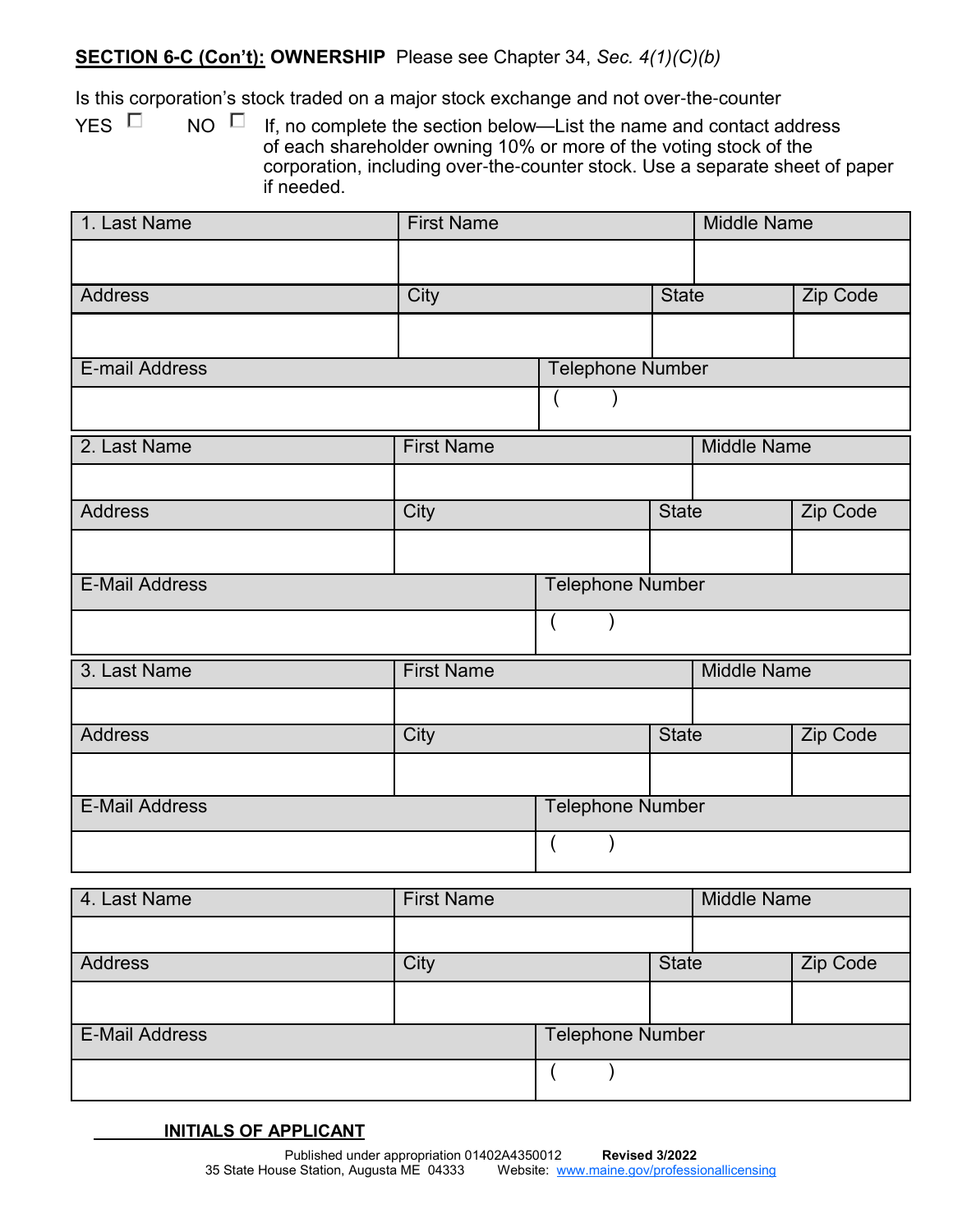# **SECTION 6-C (Con't): CORPORATE OFFICER(S) AND DIRECTOR(S)**

| 1. Last Name   | <b>First Name</b> | <b>Middle Name</b> |          |
|----------------|-------------------|--------------------|----------|
|                |                   |                    |          |
| <b>Title</b>   |                   |                    |          |
|                |                   |                    |          |
| <b>Address</b> | City              | <b>State</b>       | Zip Code |
|                |                   |                    |          |

| 2. Last Name | <b>First Name</b> |              | <b>Middle Name</b> |          |  |
|--------------|-------------------|--------------|--------------------|----------|--|
|              |                   |              |                    |          |  |
| <b>Title</b> |                   |              |                    |          |  |
|              |                   |              |                    |          |  |
| Address      | City              | <b>State</b> |                    | Zip Code |  |
|              |                   |              |                    |          |  |

| 3. Last Name   | <b>First Name</b> | <b>Middle Name</b> |  |          |
|----------------|-------------------|--------------------|--|----------|
|                |                   |                    |  |          |
| <b>Title</b>   |                   |                    |  |          |
|                |                   |                    |  |          |
| <b>Address</b> | City              | <b>State</b>       |  | Zip Code |
|                |                   |                    |  |          |

| 4. Last Name | <b>First Name</b> |              | <b>Middle Name</b> |          |  |
|--------------|-------------------|--------------|--------------------|----------|--|
|              |                   |              |                    |          |  |
| <b>Title</b> |                   |              |                    |          |  |
|              |                   |              |                    |          |  |
| Address      | City              | <b>State</b> |                    | Zip Code |  |
|              |                   |              |                    |          |  |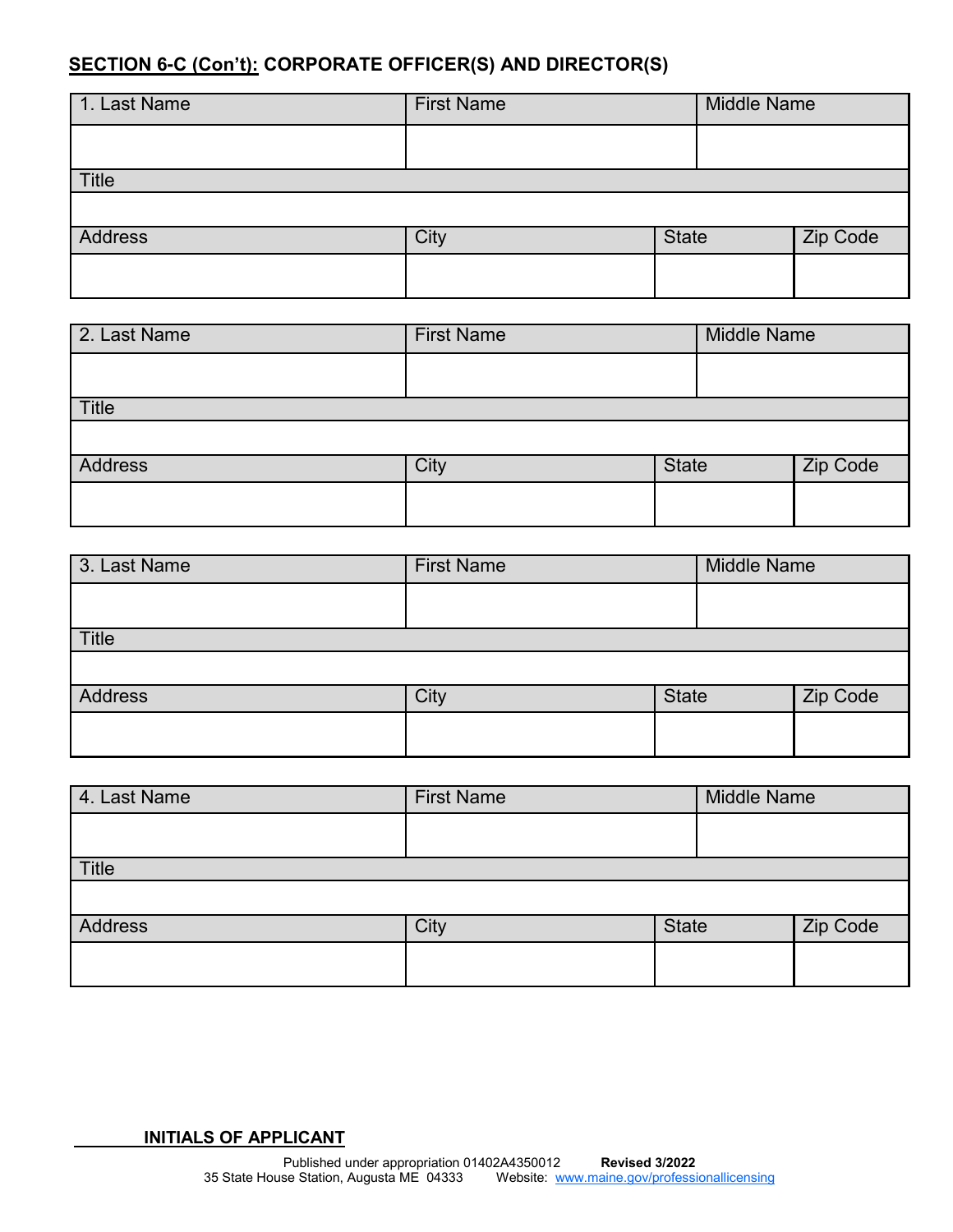# **SECTION 6 (Continued):**

| Section D - Limited Liability Company:<br>(Please type or print legibly)<br>Please see Chapter 34, Sec. $4(1)(C)(c)$ |      |                       |                                       |              |              |  |          |
|----------------------------------------------------------------------------------------------------------------------|------|-----------------------|---------------------------------------|--------------|--------------|--|----------|
| Name of Limited Liability Company                                                                                    |      |                       |                                       |              |              |  |          |
|                                                                                                                      |      |                       |                                       |              |              |  |          |
| Assumed Name (d/b/a)                                                                                                 |      |                       |                                       |              |              |  |          |
|                                                                                                                      |      |                       |                                       |              |              |  |          |
| Name of Parent Company, if any                                                                                       |      |                       |                                       |              |              |  |          |
|                                                                                                                      |      |                       |                                       |              |              |  |          |
| FEIN#                                                                                                                |      |                       |                                       |              |              |  |          |
|                                                                                                                      |      |                       |                                       |              |              |  |          |
| <b>Contact Address of Limited Liability Company</b>                                                                  |      | City                  |                                       | <b>State</b> |              |  | Zip Code |
|                                                                                                                      |      |                       |                                       |              |              |  |          |
| Physical Address of Limited Liability Company                                                                        |      | City                  |                                       | <b>State</b> |              |  | Zip Code |
|                                                                                                                      |      |                       |                                       |              |              |  |          |
| <b>Fax Number</b><br><b>Telephone Number</b>                                                                         |      |                       |                                       |              |              |  |          |
|                                                                                                                      |      |                       |                                       |              |              |  |          |
| <b>E-mail Address</b><br><b>Website Address</b>                                                                      |      |                       |                                       |              |              |  |          |
|                                                                                                                      |      |                       |                                       |              |              |  |          |
| Name of Member or Manager Representing Applicant Before the Board                                                    |      |                       |                                       |              |              |  |          |
|                                                                                                                      |      |                       |                                       |              |              |  |          |
| Mailing Address of Representative                                                                                    | City |                       |                                       |              | <b>State</b> |  | Zip Code |
|                                                                                                                      |      |                       |                                       |              |              |  |          |
| <b>Telephone Number</b>                                                                                              |      | <b>E-mail Address</b> |                                       |              |              |  |          |
|                                                                                                                      |      |                       |                                       |              |              |  |          |
| <b>Corporate Registration Certificate Number</b>                                                                     |      |                       | <b>Issued Under What Jurisdiction</b> |              | Date         |  |          |
|                                                                                                                      |      |                       |                                       |              |              |  |          |
|                                                                                                                      |      |                       |                                       |              | <b>State</b> |  |          |
| <b>Contact Address for Registered Agent</b><br>If different from Corporation                                         | City |                       |                                       |              |              |  | Zip Code |
|                                                                                                                      |      |                       |                                       |              |              |  |          |
| <b>Physical Address for Registered Agent</b>                                                                         | City |                       |                                       |              | <b>State</b> |  | Zip Code |
| If different from Corporation                                                                                        |      |                       |                                       |              |              |  |          |
|                                                                                                                      |      |                       |                                       |              |              |  |          |
| <b>Telephone Number</b>                                                                                              |      |                       | E-mail Address/ Website Address       |              |              |  |          |
|                                                                                                                      |      |                       |                                       |              |              |  |          |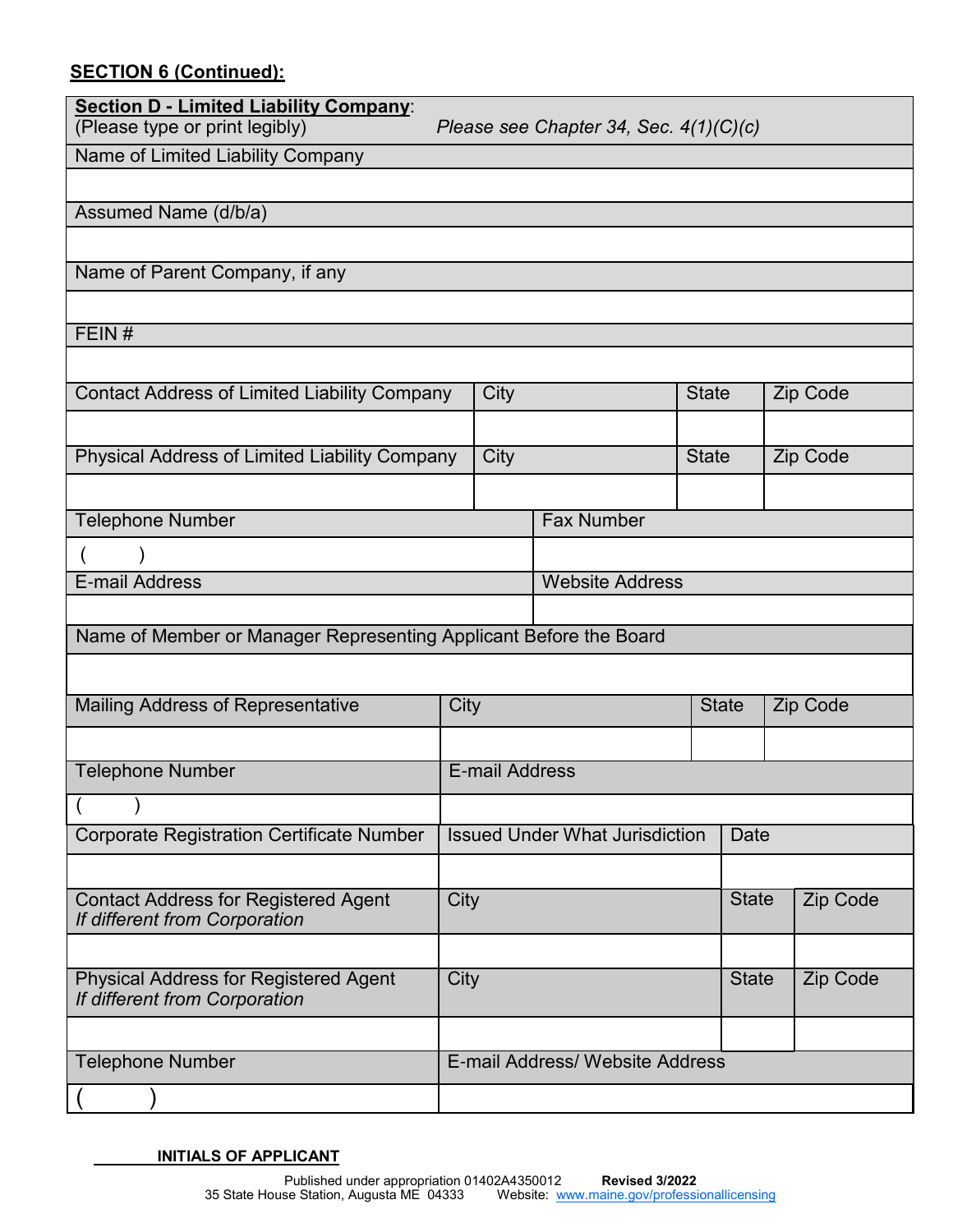# **SECTION 6-D (Con't): LIMITED LIABILITY COMPANY** Please see *Chapter 34, Sec. 4(1)(C(c)*

Please list the names and mailing addresses of each member and manager. You may copy this page if more space is needed.

| 1. Last Name          | <b>First Name</b>       |                         |              | <b>Middle Name</b> |          |  |
|-----------------------|-------------------------|-------------------------|--------------|--------------------|----------|--|
|                       |                         |                         |              |                    |          |  |
| <b>Address</b>        | City                    |                         | <b>State</b> |                    | Zip Code |  |
|                       |                         |                         |              |                    |          |  |
| E-mail Address        |                         | <b>Telephone Number</b> |              |                    |          |  |
|                       |                         |                         |              |                    |          |  |
| 2. Last Name          | <b>First Name</b>       |                         |              | <b>Middle Name</b> |          |  |
|                       |                         |                         |              |                    |          |  |
| <b>Address</b>        | City                    |                         | <b>State</b> |                    | Zip Code |  |
|                       |                         |                         |              |                    |          |  |
| <b>E-Mail Address</b> | <b>Telephone Number</b> |                         |              |                    |          |  |
|                       |                         | $\left($                |              |                    |          |  |
| 3. Last Name          | <b>First Name</b>       |                         |              | <b>Middle Name</b> |          |  |
|                       |                         |                         |              |                    |          |  |
| <b>Address</b>        | City                    |                         | <b>State</b> |                    | Zip Code |  |
|                       |                         |                         |              |                    |          |  |
| <b>E-Mail Address</b> |                         | <b>Telephone Number</b> |              |                    |          |  |
|                       |                         |                         |              |                    |          |  |
| 4. Last Name          | <b>First Name</b>       |                         |              | <b>Middle Name</b> |          |  |
|                       |                         |                         |              |                    |          |  |
| <b>Address</b>        | City                    |                         | <b>State</b> |                    | Zip Code |  |
|                       |                         |                         |              |                    |          |  |
| <b>E-Mail Address</b> |                         | <b>Telephone Number</b> |              |                    |          |  |
|                       |                         | $\overline{A}$          |              |                    |          |  |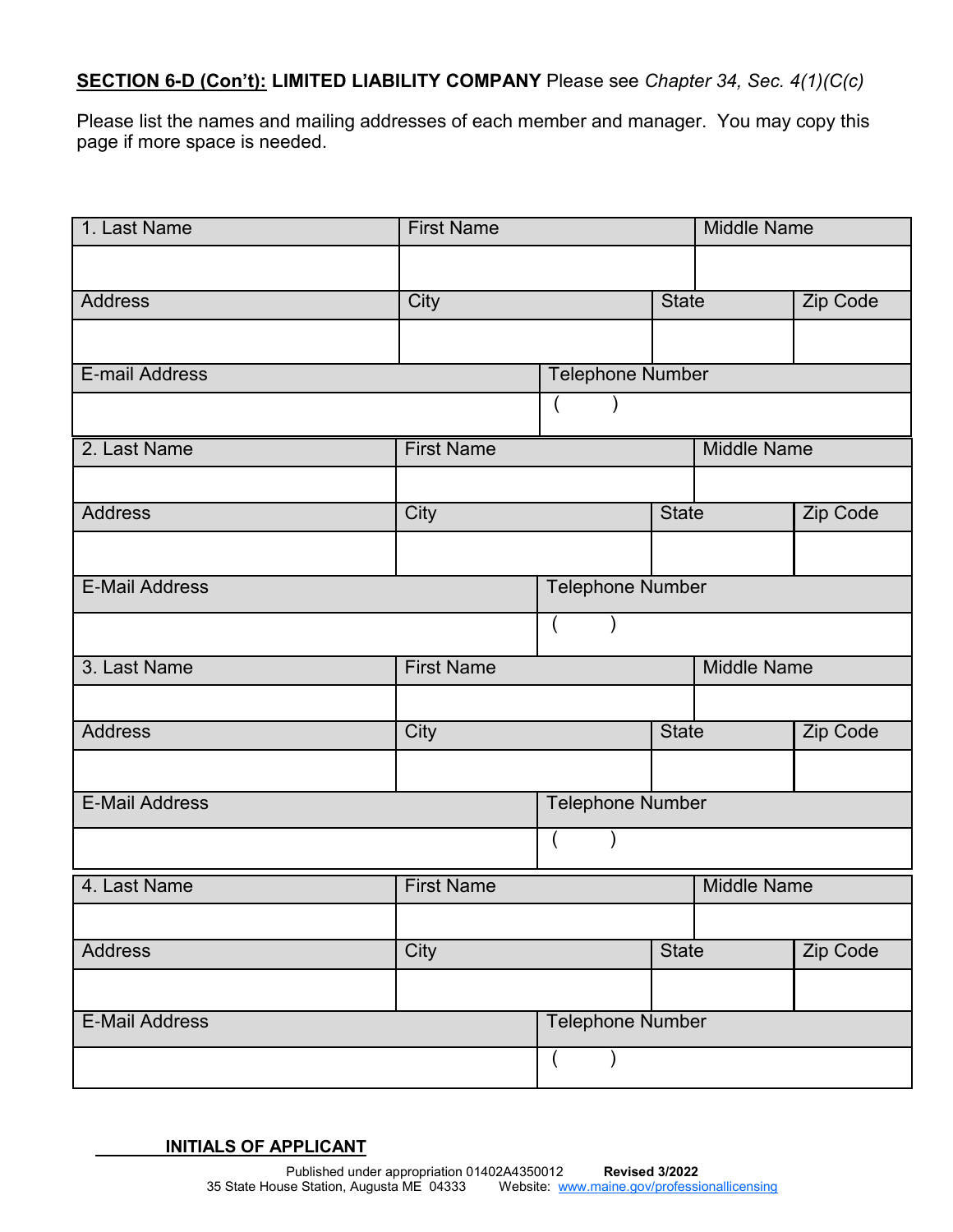# **SECTION 7: DISCLOSURE**

| Have you or has any corporate officers, owners, or the designated officer of this entity ever been<br>convicted of any criminal offense? If yes:                                                                                                                                                                                                                                                                                                                                        |                  |  |  |
|-----------------------------------------------------------------------------------------------------------------------------------------------------------------------------------------------------------------------------------------------------------------------------------------------------------------------------------------------------------------------------------------------------------------------------------------------------------------------------------------|------------------|--|--|
| 1. Provide a detailed explanation in the offender's own words on a separate sheet of paper.                                                                                                                                                                                                                                                                                                                                                                                             | Yes              |  |  |
| 2. Attach a copy of the Court Judgment and Decision.<br>3. If a motor vehicle criminal offense, attach a copy of a recent motor vehicle report.                                                                                                                                                                                                                                                                                                                                         | No               |  |  |
|                                                                                                                                                                                                                                                                                                                                                                                                                                                                                         |                  |  |  |
| Has any state or territory of the U.S., province/territory of Canada, or any other jurisdiction ever<br>denied your application for any type of examination, professional license, certificate or<br>registration, or taken any disciplinary action against the license issued to you in that jurisdiction<br>(including, but not limited to, warning, reprimand, fine, suspension, revocation or restrictions in<br>permitted practice, probation with or without monitoring)? If yes: | Yes              |  |  |
| 1. List the jurisdiction(s) that denied your license or issued discipline and date of action:<br>State/Jurisdiction_________________________<br>Date __________________                                                                                                                                                                                                                                                                                                                 | No               |  |  |
| State/Jurisdiction<br><u> 1980 - Jan Stein Stein Stein Stein Stein Stein Stein Stein Stein Stein Stein Stein Stein Stein Stein Stein S</u>                                                                                                                                                                                                                                                                                                                                              |                  |  |  |
| 2. Submit a copy of the consent agreement or decision and order for each of the above, with this<br>application.                                                                                                                                                                                                                                                                                                                                                                        |                  |  |  |
| 3. Provide a detailed explanation in your own words on a separate sheet of paper.                                                                                                                                                                                                                                                                                                                                                                                                       |                  |  |  |
| Has this entity ever been denied registration by the U.S. Drug Enforcement Administration (DEA)<br>or has this entity ever had a DEA Registration modified, restricted, suspended or revoked? Has<br>any state or province denied, restricted, modified, suspended or revoked this entity's state permit<br>to prescribe or dispense controlled substances? If yes:<br>1. DEA action OR Other Entity (Name)<br>2. Submit a copy of the official action by the entity.                   |                  |  |  |
| 3. Provide a detailed explanation in your own words on a separate sheet of paper.                                                                                                                                                                                                                                                                                                                                                                                                       |                  |  |  |
| Has this entity ever been issued a citation, warning letter or untitled letter by FDA or similar action<br>take by any governmental board?                                                                                                                                                                                                                                                                                                                                              | Yes              |  |  |
|                                                                                                                                                                                                                                                                                                                                                                                                                                                                                         | No               |  |  |
| Have you, the Responsible Person Listed in Section 3, ever received a sanction from Medicare or<br>from a state Medicaid program?                                                                                                                                                                                                                                                                                                                                                       |                  |  |  |
| Medicare OR Medicaid Program (State)<br>1.<br>2. Submit a copy of the official action by the entity.<br>3. Provide a detailed explanation in your own words on a separate sheet of paper.                                                                                                                                                                                                                                                                                               |                  |  |  |
| Clarification on programs:<br>Medicare – Health program administered by the United States government for people<br>that are $(1)$ ages 65 or older, $(2)$ under the age of 65 with certain disabilities, and/or $(3)$<br>all ages with end-stage renal disease.                                                                                                                                                                                                                         | Yes<br><b>No</b> |  |  |
| Medicaid – Health program administered by the United States government for people<br>$\bullet$<br>with limited incomes.                                                                                                                                                                                                                                                                                                                                                                 |                  |  |  |
| MaineCare – Health program administered by the State of Maine with similar eligibility<br>requirements as Medicaid.                                                                                                                                                                                                                                                                                                                                                                     |                  |  |  |
|                                                                                                                                                                                                                                                                                                                                                                                                                                                                                         |                  |  |  |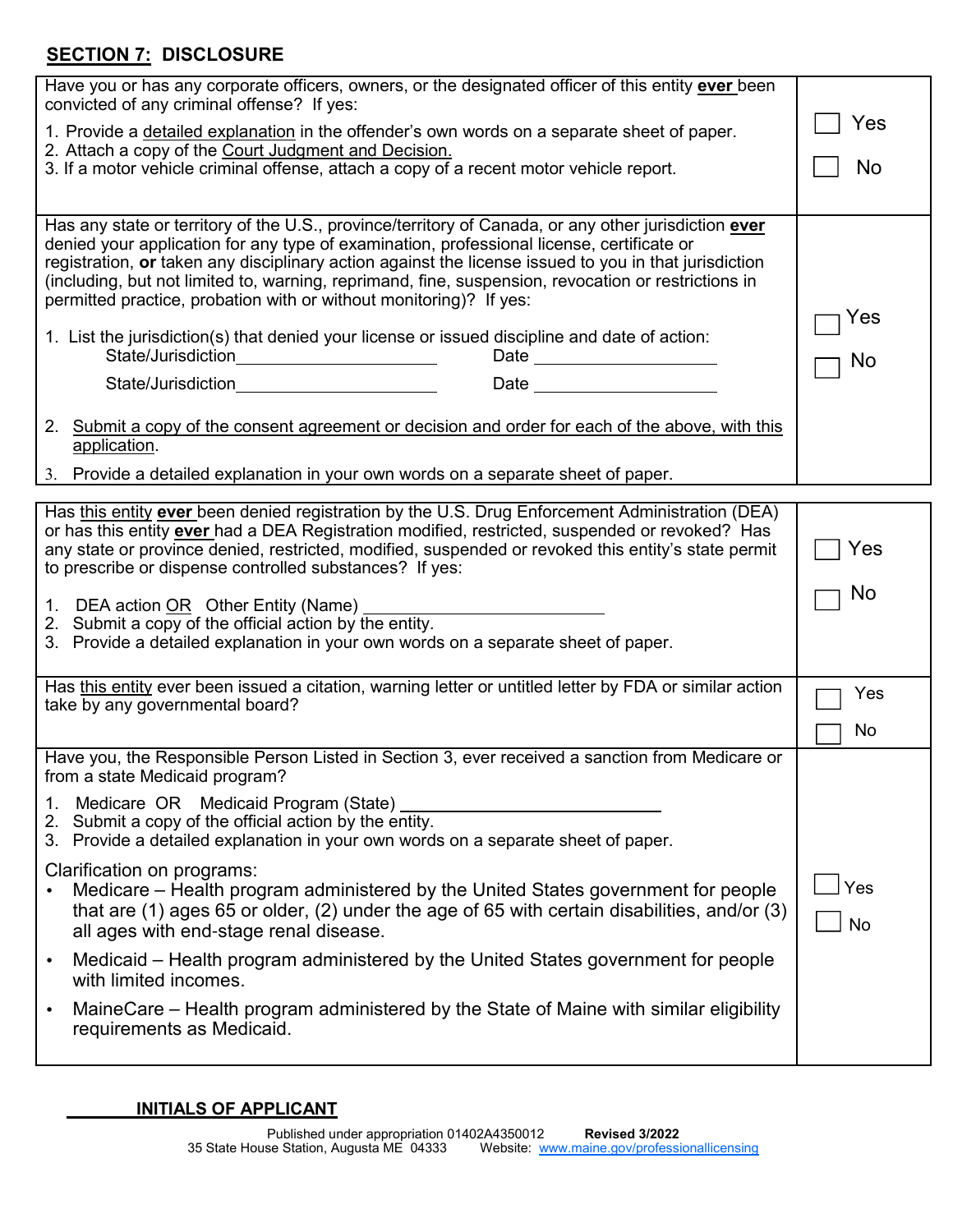### **SECTION 8: NOTICES**

#### **Change of Ownership, Location or Application Information (Board Rules, Chapter 34, Section 4(5))**

Upon a change of ownership, a retail supplier of medical oxygen shall file a new application with the board no less than 7 days prior to the change. Upon a change of location, a retail supplier of medical oxygen shall file a new application with the board no less than 7 days prior to the change. The licensee shall notify the board of any other change in the information provided on its application within 10 days after the change.

#### **Compliance With Current Good Manufacturing Practices (Board Rules, Chapter 34, Section 8)**

Please familiarize yourself with the compliance with current good manufacturing practices.

#### **Please Note:**

Pursuant to 10 MRS §8003-G - any change in name, address, email address, criminal convictions, disciplinary actions, or any material change set forth in your original application for licensure must be reported to the Office within 10 days.

You can access this Law for your review at: http://www.mainelegislature.org/legis/statutes/10/title10ch901sec0.html